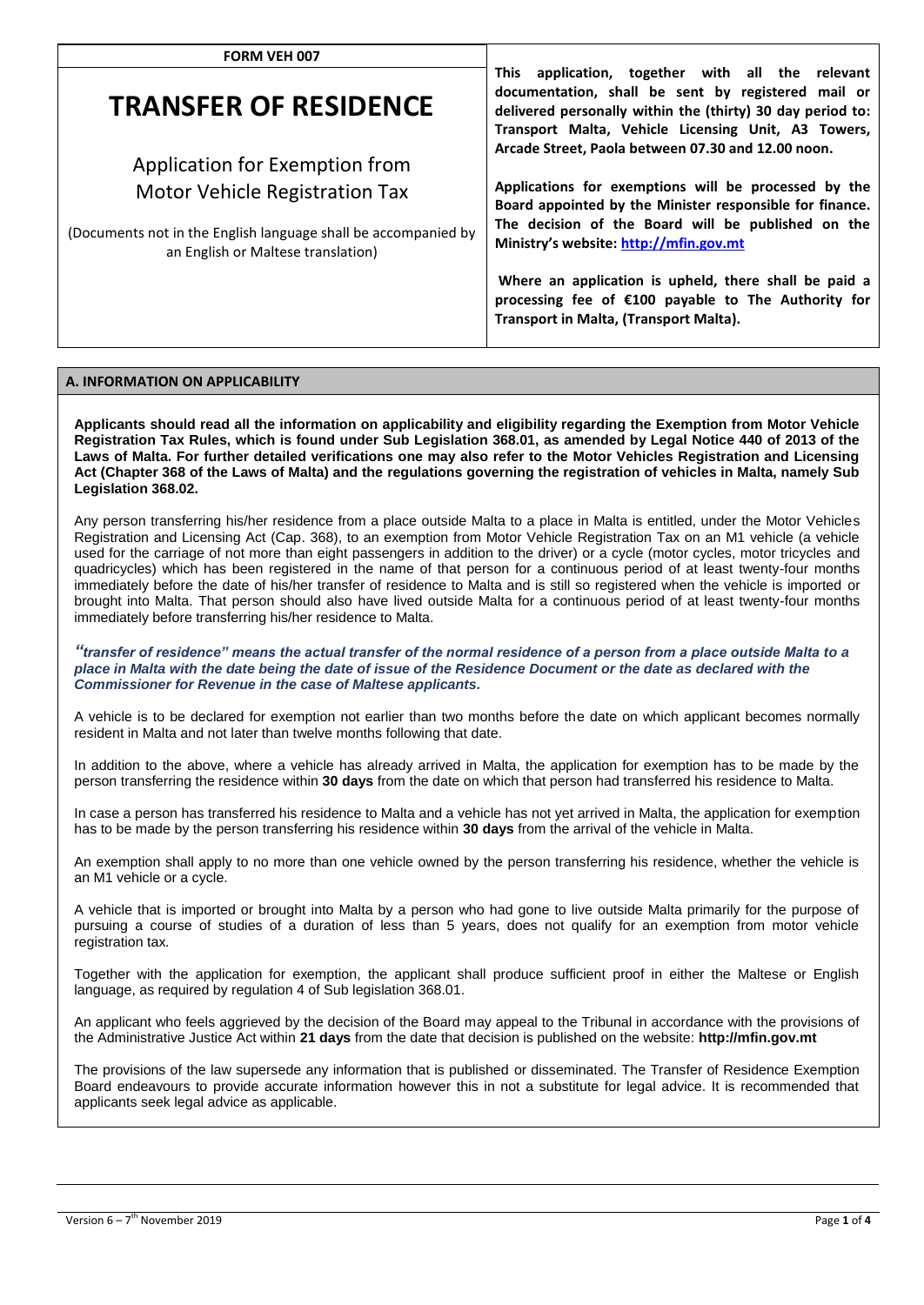| B. OWNER DETAILS (items marked with an asterisk (*) are mandatory).<br>Only applications which are completely filled and signed will be processed. |                                        |                          |  |  |  |
|----------------------------------------------------------------------------------------------------------------------------------------------------|----------------------------------------|--------------------------|--|--|--|
| *Name:                                                                                                                                             | *Surname:                              | *Passport or ID Card No: |  |  |  |
| *Residence in Malta:                                                                                                                               | *Date of taking up residence in Malta: | Telephone No:            |  |  |  |
|                                                                                                                                                    | *Email Address:                        | * Mobile No:             |  |  |  |

| C. VEHICLE DETAILS (items marked with an asterisk (*) are mandatory).<br>Only applications which are completely filled and signed will be processed. |                                         |                                                                              |  |  |  |
|------------------------------------------------------------------------------------------------------------------------------------------------------|-----------------------------------------|------------------------------------------------------------------------------|--|--|--|
| *Foreign Vehicle Registration No:                                                                                                                    | *Country in which it is registered:     | *Expected date of vehicle's arrival in<br>Malta or date of arrival in Malta: |  |  |  |
| *Date of registration when vehicle was<br>registered in the name of the applicant:                                                                   | *Vehicle EU Category:<br>M <sub>1</sub> | * Make:<br>*Model:                                                           |  |  |  |
|                                                                                                                                                      |                                         |                                                                              |  |  |  |

# **D. OWNER DECLARATION**

I hereby declare that I have been residing outside Malta for at least twenty-four months immediately before taking up residence in Malta and that I am transferring my normal residence to Malta on the date declared in this application.

I also declare that the motor vehicle, whose details appear in this application, has been registered in my name for not less than twenty-four months prior to my taking up residence in Malta and is still registered in my name.

I hereby also declare that I have never applied for an exemption from registration tax on any motor vehicle. I further declare that the information given in this application is true and correct. I also understand that my failure to supply the required proof, or otherwise, or fail to comply with the conditions for the granting of the exemption may result in the refusal of this application.

\*Date: \_\_\_\_\_\_\_\_\_\_\_\_\_\_\_\_\_\_\_\_\_\_\_\_\_\_\_\_\_\_ \*Signature of applicant: \_\_\_\_\_\_\_\_\_\_\_\_\_\_\_\_\_\_\_\_\_\_\_\_\_\_\_\_\_\_\_\_\_\_\_\_\_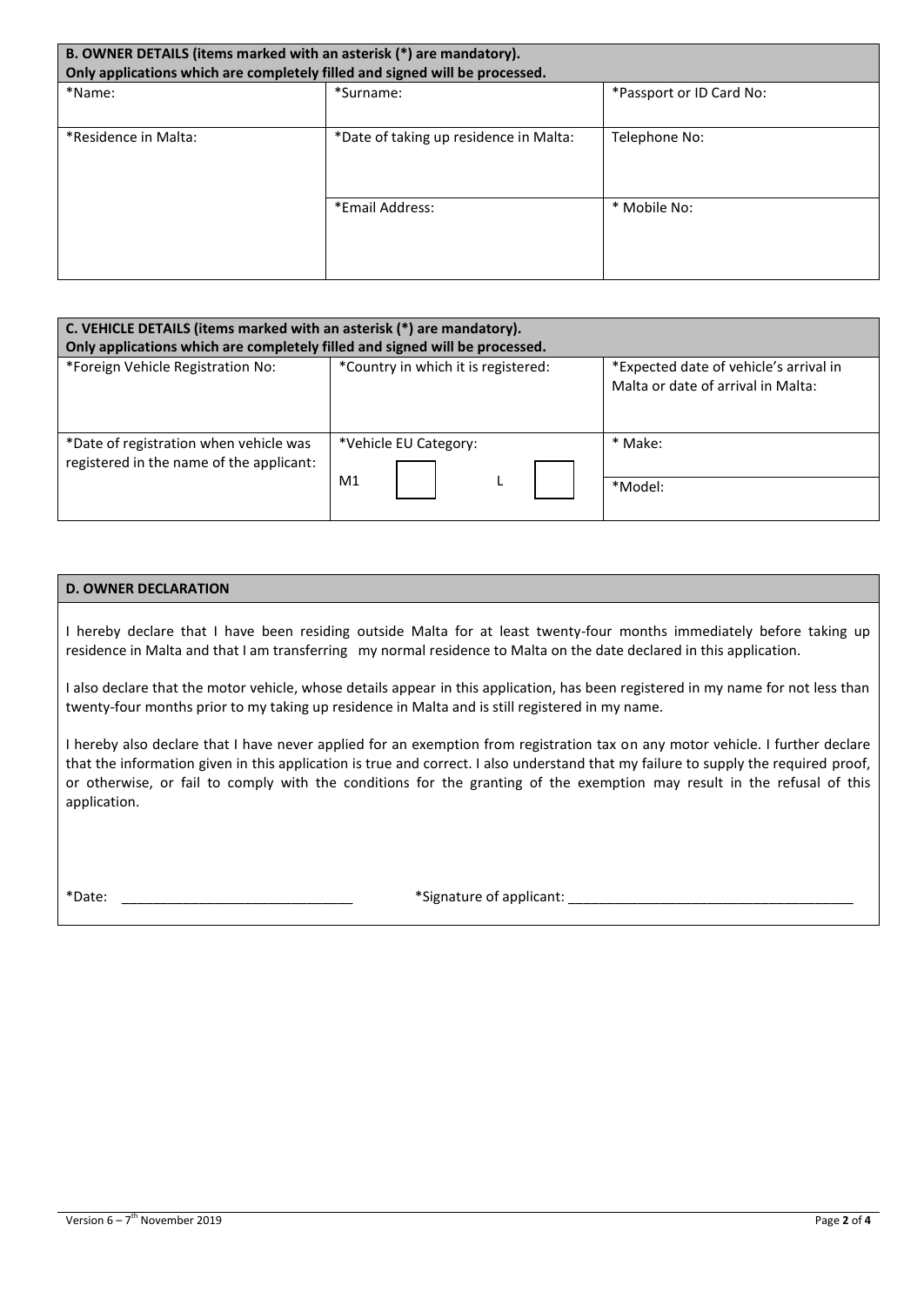| <b>E. SUPPORTING DOCUMENTS</b><br>Applicants can submit a copy of the documents in their original language. The Board reserves the right to<br>ask for their translation into Maltese or English before it will take a decision on the application. If the<br>respective translations are not submitted within the period of time requested, the Board reserves the<br>right to reject the application.<br>The onus to supply evidence rests with the applicant and where the required evidence is not furnished,<br>exemption cannot be granted. The Board has the right to ask for any other documentation which it may<br>require. |                                                                                                                                                                                                                                                                                                    | $V$ mark if<br>submitted |  |
|---------------------------------------------------------------------------------------------------------------------------------------------------------------------------------------------------------------------------------------------------------------------------------------------------------------------------------------------------------------------------------------------------------------------------------------------------------------------------------------------------------------------------------------------------------------------------------------------------------------------------------------|----------------------------------------------------------------------------------------------------------------------------------------------------------------------------------------------------------------------------------------------------------------------------------------------------|--------------------------|--|
| $\bullet$                                                                                                                                                                                                                                                                                                                                                                                                                                                                                                                                                                                                                             | A copy of the Vehicle registration certificate showing date when it was registered in the name of the<br>applicant                                                                                                                                                                                 |                          |  |
| $\bullet$                                                                                                                                                                                                                                                                                                                                                                                                                                                                                                                                                                                                                             | A copy of a document showing vehicle's arrival in Malta (such as ferry ticket, delivery order, Customs<br>documents if vehicle is imported from a Non-EU Member State)                                                                                                                             |                          |  |
| $\bullet$                                                                                                                                                                                                                                                                                                                                                                                                                                                                                                                                                                                                                             | A copy of a document from a public competent Authority outside Malta, confirming that the applicant<br>has been residing outside Malta for a continuous period of at least twenty-four months immediately<br>before the date on which he/she ceases to have her/his normal residence outside Malta |                          |  |
| $\bullet$                                                                                                                                                                                                                                                                                                                                                                                                                                                                                                                                                                                                                             | A copy of the Residence Document issued by Department of Citizenship and Expatriates Affairs or<br>acknowledgement of application for such document. (in the case of Maltese citizens a copy of the valid<br>Identity Card is to be submitted).                                                    |                          |  |
| $\bullet$                                                                                                                                                                                                                                                                                                                                                                                                                                                                                                                                                                                                                             | All documents must be signed and include a date.                                                                                                                                                                                                                                                   |                          |  |
| For further information kindly contact the Ministry for Finance on 25998000 or email: info.mfin@gov.mt                                                                                                                                                                                                                                                                                                                                                                                                                                                                                                                                |                                                                                                                                                                                                                                                                                                    |                          |  |
| <b>WARNING</b><br>A false declaration or false or incorrect information wilfully given may lead to heavy penalties even under the Motor<br><b>Vehicles Registration and Licensing Act, CAP 368.</b>                                                                                                                                                                                                                                                                                                                                                                                                                                   |                                                                                                                                                                                                                                                                                                    |                          |  |

| <b>F. FOR OFFICIAL USE ONLY</b>           |                                     |                                          |  |  |
|-------------------------------------------|-------------------------------------|------------------------------------------|--|--|
| File No:                                  | Date on which application is filed: | Date on which application is considered: |  |  |
|                                           |                                     |                                          |  |  |
|                                           |                                     |                                          |  |  |
| Application:                              |                                     |                                          |  |  |
| (Tick as appropriate)                     | Allowed<br>Rejected                 |                                          |  |  |
|                                           |                                     |                                          |  |  |
|                                           |                                     |                                          |  |  |
| Full name of officer/s (Capital letters): | Reason for rejection, if rejected   | Stamp:                                   |  |  |
|                                           |                                     |                                          |  |  |
|                                           |                                     |                                          |  |  |
| Signature/s:                              |                                     |                                          |  |  |
|                                           |                                     |                                          |  |  |
|                                           |                                     |                                          |  |  |
|                                           |                                     |                                          |  |  |